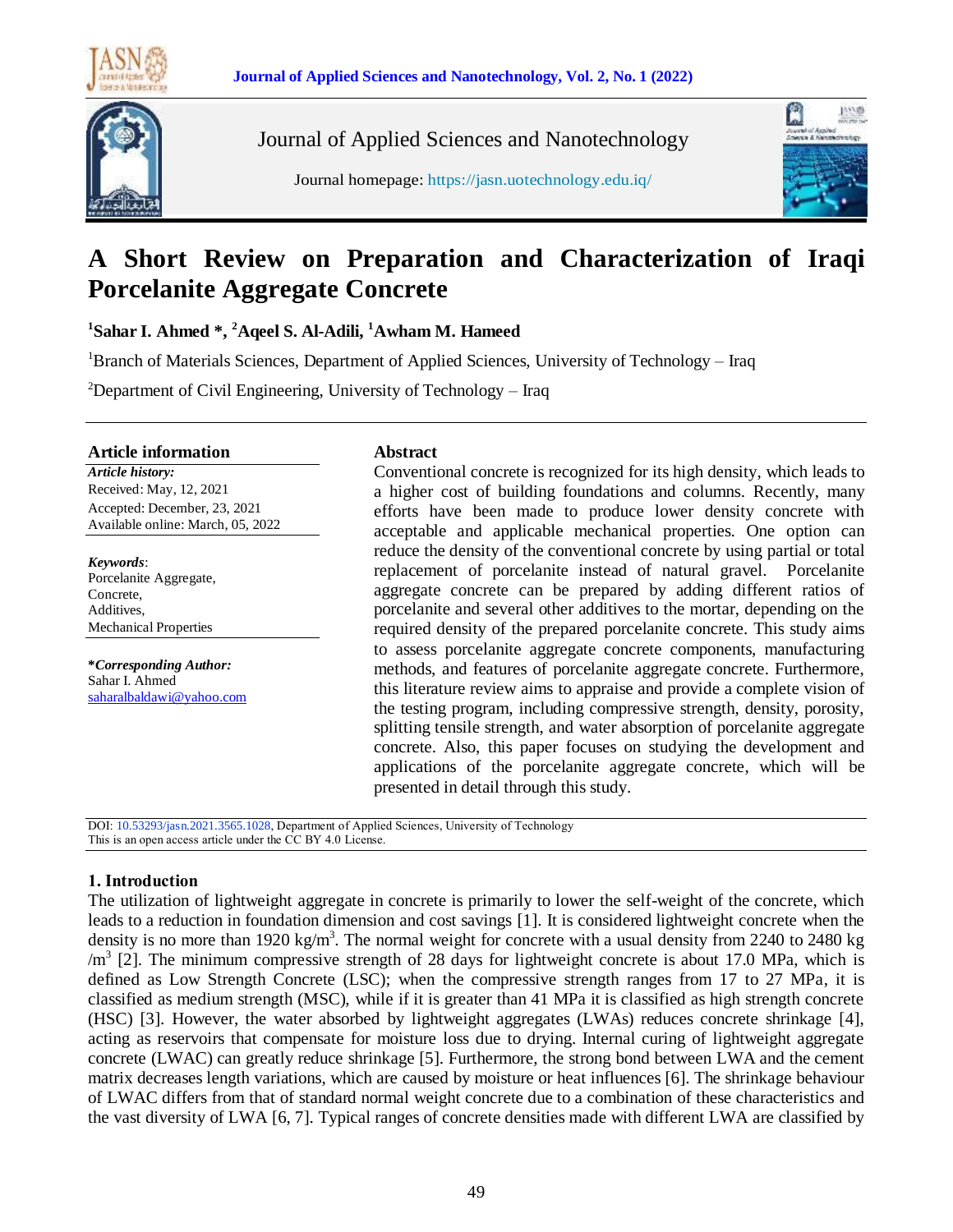#### **Journal of Applied Sciences and Nanotechnology, Vol. 2, No. 1 (2022)**

the American Concrete Institute (ACI) [4]. Recent studies [8, 9] have revealed that there is a plentiful supply of lightweight rocks that might be used to make concrete with a lower density then the present practice in this country. Lightweight concrete can be produced using different lightweight aggregates. Lightweight aggregate arises from either natural material or as a by-product of thermal treatment for natural raw materials. Volcanic pumice, clay, slate, shale, fly ash, palm oil shell ash, biscuits ceramics, under-ash oscillation, and others can manufacture different lightweight concrete collections [10, 11]. There are also issues with the LWAC's positioning. LWAC is sensitive to aggregate segregation during mixing because of its components' varying densities [12]. The segregation in LWAC causes a lot of variation in the concrete properties, which has a negative effect on the mechanical properties and the durability of the concrete [13]. It can be noticed that superplasticiser was increasing the compressive strength and tensile for the concrete and protect it [14]. Nanotechnology is more useful for many fields like civil, energy, drugs and solar cells [15-17]. This review aims to provide information and guideline for using lightweight concrete by different mix ratio of (cement: sand: porcelanite aggregate), additives, and mechanical properties for building material. Figure 1 shows a simplified idea of the mixing concrete material.



**Figure 1:** Traditional concrete material mix.

# **2. Research Significance**

This paper focuses on the use of porcelanite aggregate concrete, preparation and characterization. Self-weight accounts for a significant fraction of the total load on the structure, and the substantial benefits of lowering the concrete density. An attempt has been made to improve the mechanical properties of lightweight porcelanite concrete using different additives such as chopped carbon fibres, metakaolin, silica fume, west material, and fly ash.

# **3. Porcelainte**

Porcelanite is an important industrial, sedimentary rock. It is categorized under more than 20 different names and many brands (e.g., diatomite, diatomaceous earth, kieselguhr, cellite, filtac, etc.) [18]. The mineral and chemical composition of porcelanite rocks reflect their unique properties, making them suitable for industry. The term porcelanite is known by many authors [19]. Kastner et al. [20] were the first to restrict porcelanite to rocks composed primarily of opal-CT (cristobalite -tridymite). These rocks were discovered in Iraq's Western Desert, near Rutba, by the State Company of Geological Survey and Mining in the year of 1986 [18]. The mineral compositions were determined for porcelanite aggregate as shown in table 1.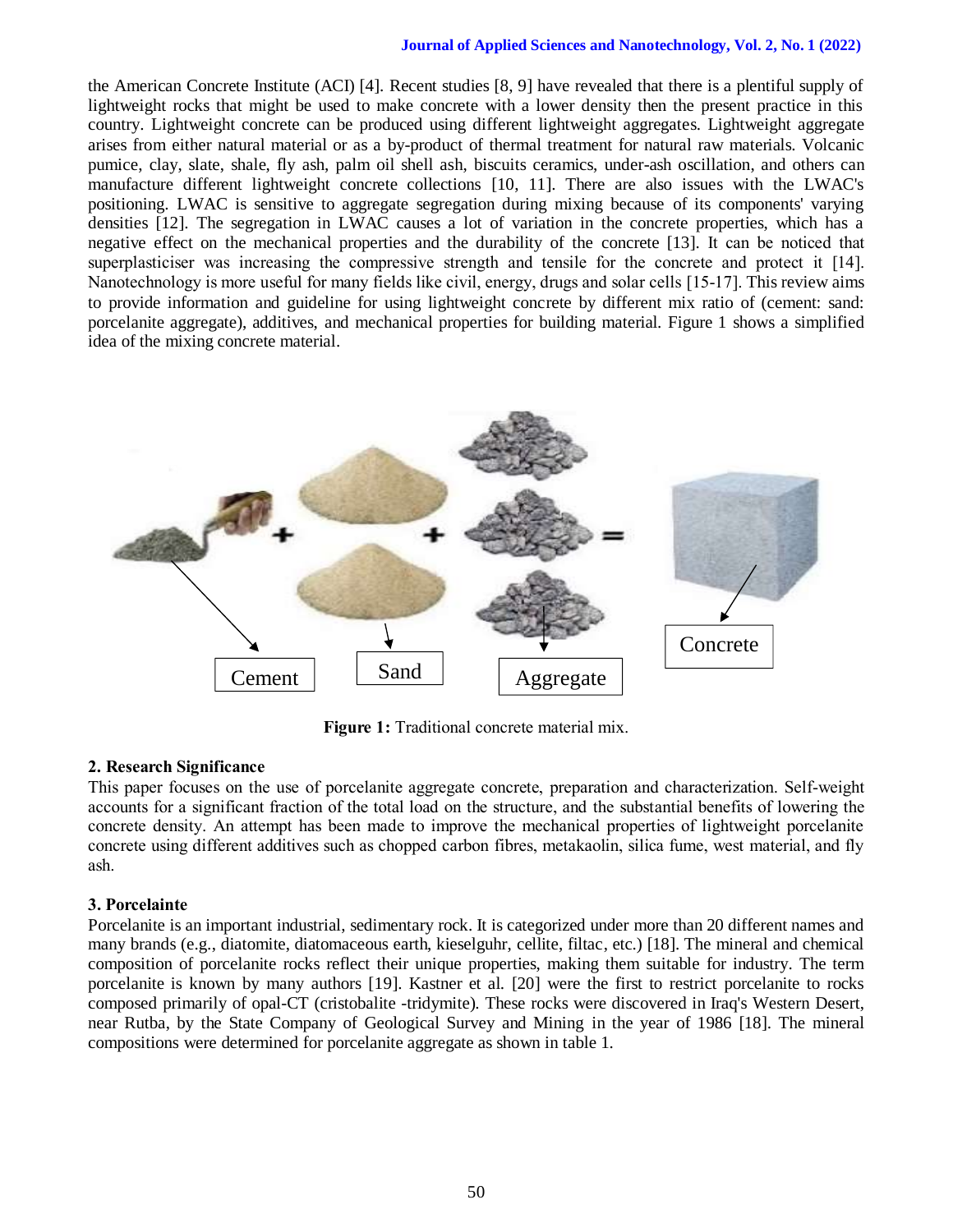| No.            | <b>Compounds</b> | <i>Y</i> <sub>oby</sub> weight |
|----------------|------------------|--------------------------------|
| 1              | Opal-CT          | 64.28                          |
| 2              | Quartz           | 10.42                          |
| 3              | Clay             | 7.72                           |
| $\overline{4}$ | Dolomite         | 7.12                           |
| 5              | Calcite          | 6.30                           |
| 6              | Apatite          | 1.83                           |
| 7              | Halite           | 0.63                           |
| 8              | Gypsum           | 0.61                           |

Table 1: The mineral compositions of porcelanite aggregates.

# **4. Method**

Porcelanite aggregate concrete was searched on several databases such as Web of Science, Scopus, and Google Scholar. The primary database searched was Web of Science, where papers are most accessible and widely used for research. The research classified relevant keywords, including superplasticizer, additives, concrete, and lightweight porcelanite concrete. The search only covered articles published in Iraq. Initially, based on keywords search, more than 15 papers over the last decade were obtained. As the initial search results include all porcelanite aggregate concrete-related papers, it was necessary to exclude irrelevant studies. Only studies related to porcelanite aggregate concrete, where the applicable keywords' titles were reviewed in more than 15 papers, were used. A selection and screening procedure followed this process. The abstract was examined to determine its relevance to the research, porcelanite aggregate concrete produced by the mixing method was selected, and reliable contents with valuable findings were then carefully read from papers that fit this study's objective. Based on the total number of articles chosen for this review, the analysis and review were made considering the types of additives that were used in porcelanite aggregate concrete was replaced cement ratio in each of the metakaolin, waste material, chopped carbon fibres, and fly ash or by reinforced concrete deep beam. Main objectives to be achieved in the in-depth discussion include summarizing the ongoing research topics within lightweight concrete incorporated poreclanite aggregate and analysing the advantages and limitations.

# **5. Porcelanite Lightweight Aggregate Concrete**

# **5.1. Porcelanite as Coarse Aggregate**

Porcelanite lightweight aggregate stone was found locally. On the No.4 (4.75mm) sieve, aggregate is primarily retained. H. M. Saleh in 2012, studied the possibility of using porcelanite as coarse aggregate to produce lightweight concrete [21]. The 1:2:4 mix proportioning ratio (cement: sand: aggregate) was used to keep the concrete mix ratio constant for all types of concrete. A set of samples with 0; 0.25; 0.5; 0.75; 100 percentages of porcelanite were prepared, and their characteristics were measured. The measured properties were compressive strength, splitting tensile strength, fresh and hardened density. The measurements have shown that the density and compressive strength of the porcelanite concrete are decreasing with increasing the procelanite percentage; because porcelanite aggregate has a lower density than gravel [21]. D. M. Al Saffar and Q. A. Al Quraishy in 2018, have studied the effect of high temperature (200 to 700 ˚C) on the residual mechanical properties [22]. Six samples were prepared; the first three mixes were used as reference mixes, and they included cement, porcelanite as coarse aggregate, and fine porcelanite as a partial and total replacement for sand. To make Lightweight Aggregate Foamed Concrete, 2% foam agent by weight of water was added (LWAFC) [22].

# **5.2. Porcelanite as Fine Aggregate**

Procelanite was replaced with some ratios of fine aggregate. A. A. Salih and Z. M. Abed in 2014, investigated the effect of different curing methods (air curing, emulsified asphalt (flan coat) curing, curing seven days, and permanently water curing) [23]. Furthermore, a local material, procelanite, was used as an internal curing agent material; replacement percentages (volumetric replacement) of fine aggregate on specific Roller Compacted Concrete (RCC) features. This study would lead to exploring the possibility of introducing more practical methods for the pavement with minimal curing processing requirements. Compressive strength of RCC was improving by internal curing (IC) with the replacement of 5% porcelanite, and for the highest value compared to other mixtures ranges between (25.5-45 MPa) for RCC reference ranging from (23-41 MPa) and for others (14.5-38 MPa). This concrete is mainly applied in Dam construction, fast laying of single layer paving for highways, runways, and laying a multi-layer foundation [23]. Z. M. Abed and A. A. Salih in 2016, studied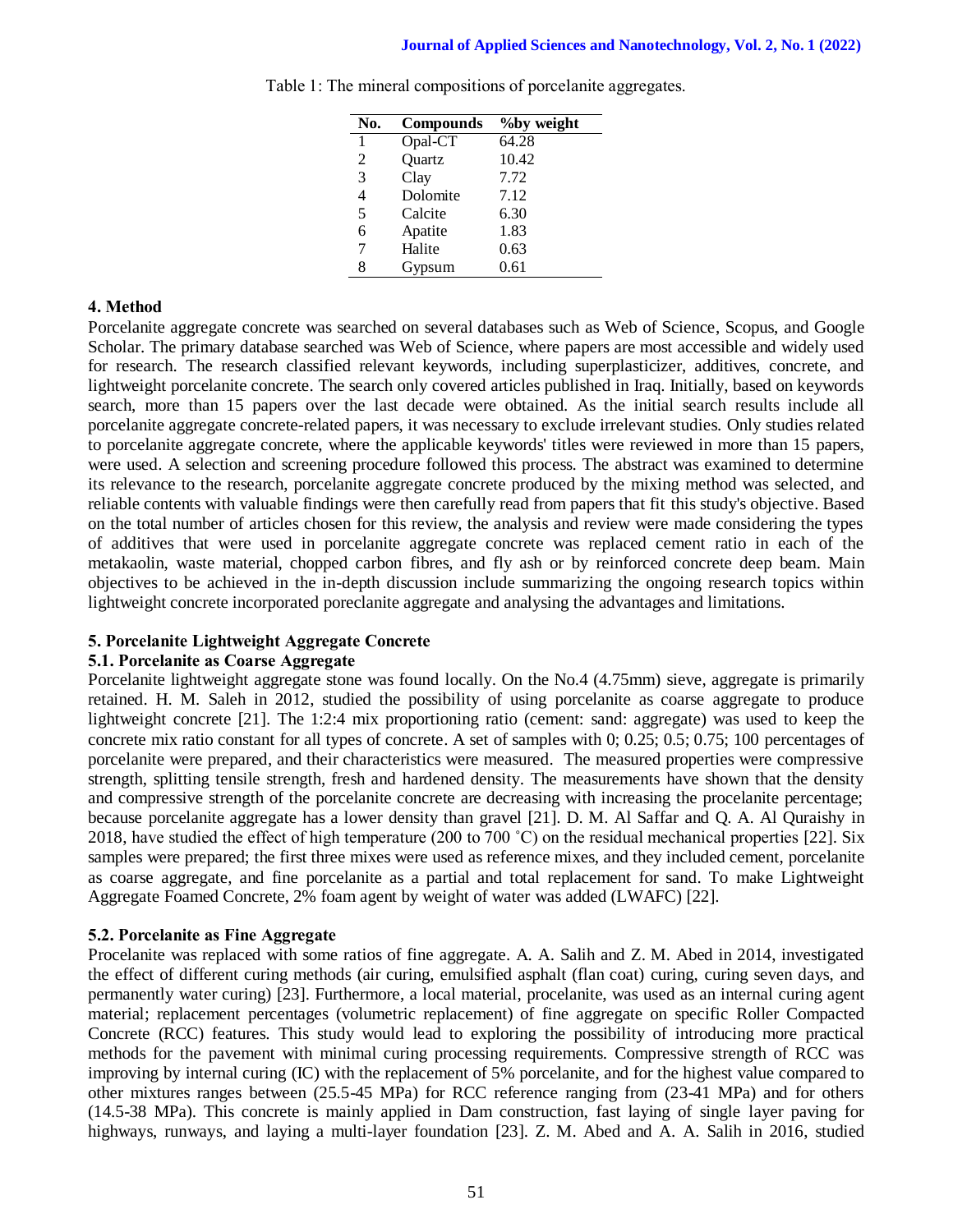porcelanite as a partial replacement of fine aggregate [24]. The primary purpose of this research is to investigate the effect of various curing methods (air curing, seven days water curing, and permanent water curing) and porcelanite (local material used as an Internal Curing agent). In addition to the Roller Compacted Concrete reference mixture, various proportions of the saturated porcelanite content were added (5, 8, 12, 16, 20) % and used by volumetric substitution of fine, kiln dried aggregates, and different proportions of moisture content are used to determine the relationships of moisture content, dry density, and (14%) of the cement content by weight of dry aggregate in air. Porcelanite positively affects Roller Compacted Concrete properties, such as improving the elastic compatibility with cement paste, reducing micro-cracking, and improving the Intermediate Transfer Zone (ITZ) between porcelanite and cement paste matrix that affects permeability, elimination, or reduction of cracks due to self-shrinkage [24]**.**

## **5.3. Porcelanite Aggregate Replacement of Gravel**

River gravels are irregular, rounded shapes, having smooth surface texture. N. A. Al-Bayati *et al.* in 2013, studied lightweight concrete by using different percentages of porcelanite as coarse aggregate [25]. The type of concrete depends on the size fractions, for concrete containing fine normal weight (sand) aggregate and mixture of lightweight (100%, 75%, 50%, 25% and 0%) graded porcelanite and ordinary coarse aggregate (0%, 25%, 50%, 75%, 100% graded gravel) according to ACI 318M-11. There are many structural advantages of using lightweight concrete (LWC) as a building material. It reduces dead load due to lower density and allows for smaller and lighter structural parts. Reductions in poles and beam dimensions' result in more space savings and reductions in subjective weight, improving the seismic resistance ability to build structures [25]. N. Al-Bayati in 2016, researched the non-destructive ultrasonic pulse velocity method and the rebound hammer method and were used to determine the compression strength and modulus of elasticity of structural normal and lightweight aggregate concrete mixes [26]. For any strength level, the combined rebound and pulse velocity test methods provide good results. The use of a non-destructive ultrasonic pulse velocity test to predict the concrete's compression strength; also to estimate a simplified expression based on the dependence of ultrasonic pulse velocity on concrete density and elasticity is obtained using nonlinear regression of power fit with  $R2 = 1.0$ , correlation coefficient (0.9999), and Standard Error (0.0196) [ 26**]**. Kaiss F. Sarsam *et al.* in 2017, used a nonlinear finite element analysis to investigate the behavior of simply supported reinforced concrete deep beams after they were strengthened with externally bonded carbon fiber composite materials to research their shear behavior carbon fiber reinforcement polymer (CFRP) [27]. Seven identical porcelanite lightweight aggregate concrete with deep beams were numerically analyzed using the ANSYS computer program; two of them were left un-strengthened to act as reference beams, while the other five were strengthened with carbon fiber strips in various orientations (vertical, horizontal, and inclined) and layers (one and two layers). A structural lightweight aggregate concrete was made using locally available natural porcelanite aggregate [27**]**. K. F. Sarsam *et al*. in that same year, 2017, have experimentally tested the structural behavior of carbon fiber reinforcement polymer (CFRP) concrete reinforced with deep beams [27]. Nine identical porcelanite lightweight aggregate reinforced deep concrete beams were fabricated, cast, and tested as part of the experimental program. Three of the deep beams that have been examined were left unstrengthen to act as reference beams, while the other three were strengthened. Then several trial mixes were created to meet these two requirements and achieve an optimal concrete compressive strength of (26.34 MPa) at (28 days) with an oven dry density of around (1950 kg/m3). In this study, GLENIUM51 was used as a high-performance superplasticizer admixture [28]. A. S. Mohammad *et al*. in 2018, researched manufacturing structural lightweight aggregate concrete and explored it using locally available natural porcelanite rocks [29]. The beams were intended to meet the ACI 318M-14 building code criteria. Compared to the unstrengthen control, the CFRP strips increased the load carrying capability of the strengthened deep beams by 50%. Aramid (AFRP), carbon (CFRP), basalt, and glass (GFRP) are the four primary forms of FRP utilized in the building sector. There are a variety of performance qualities available within these fiber categories. As demonstrated in figure 2, the fibers have a linear elastic response up to ultimate load—comparing a few different FRP composites. In general, the reinforcement supplied by externally bonded carbon fiber strips limited the widening of the diagonal cracks. As a result, the thickness of the strip and its normal orientation has a considerable impact on the structural performance of the strengthening lightweight deep beams [29].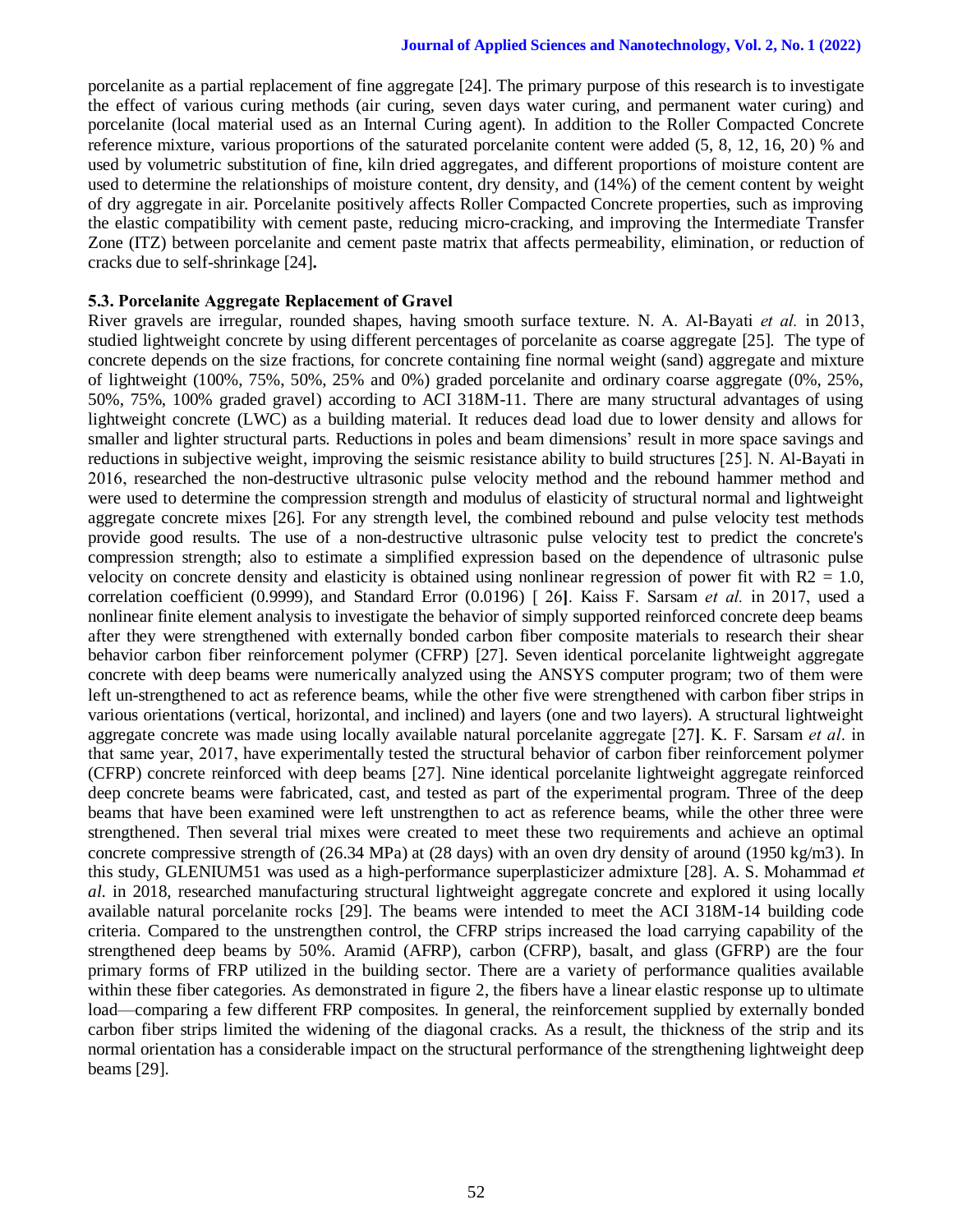

**Figure 2:** comparison of stress-strain relationships between FRP composites and reinforcing steel [29].

# **6. Partial Replacement of Cement**

# **6.1. Metakaolin**

Metakaolin was a partial replacement for cement. N. M. Fawzi *et al.* in 2013, presented a structural lightweight porcelanite aggregate concrete [30]. Several experiments were performed by replacing the cement with different proportions of metakaolin. Metakaolin which was replaced by 5%, 10%, 15%, and 20%. A Control reference mixture without metakaolin was prepared for comparison. It shows that compressive strength, flexural strength, and others properties. Lightweight structural Aggregate concrete is important, and it is a versatile substance in modern Construction. The 15 % metakaolin had the highest compressive, splitting tensile, flexure, and modulus of elasticity. It has a varieties of applications, such as multistory applications, Building frames, floors, bridges, offshore oil platforms, and pre-stressed or precast elements of all kinds [30].

# **6.2. Waste Material**

Waste materials such as wood sawdust, cork granules, coconut pith, and rice husks are classified as organic wastes, whereas wastes such as broken brick aggregate, silica gel, iron splinters, silica fume, minced rubber, and chopped worn-out tires are classified as inorganic wastes [31]. S. M. Hama in2017, used Porcelanite aggregate as a lightweight aggregate; at first plastic bottles were cut as slices and used as fibers with percentages of 0.0%, 0.5%, 0.75%, 1.0%, 1.25% and 1.5% by volume [32]. The results show that compressive and tensile stress for mixing 1% plastic fibers (PF) gave the best results than the reference mixture without PF. Eggshell (rich in CaO) and glass residues (rich in silica) were crushed and powdered to the required size and used as a partial substitute for cement, with 0%, 5%, 10%, 15%, and 20%. Compressive strength, bending strength, density, absorption, and modulus of elasticity were measured. According to the compressive strength tests, confusion with Glass Powder were increasing with increasing Glass Powder Content (see Figure 3) [32].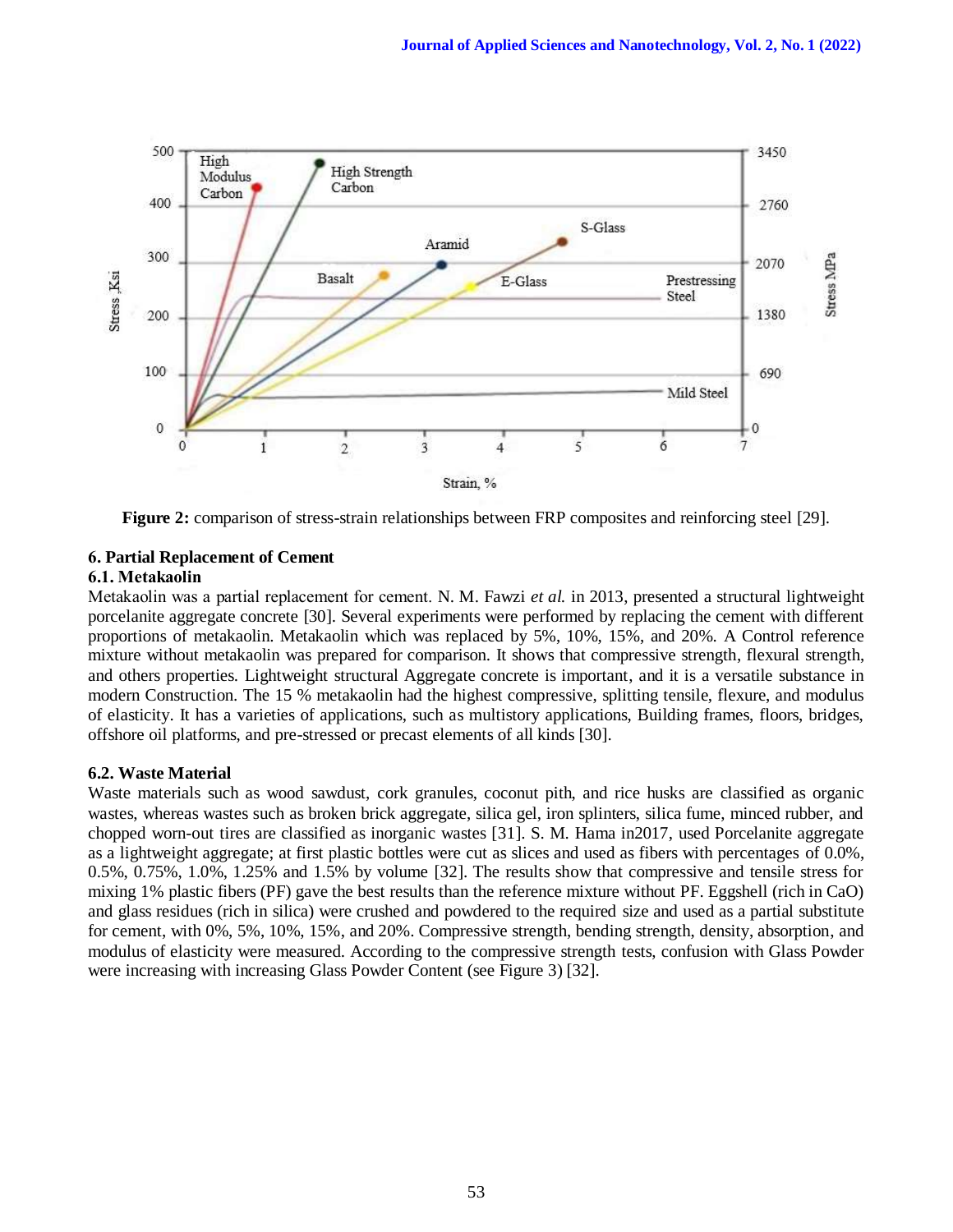

% Glass powder

**Figure 3:** Variation of compressive strength with% Glass Powder [32].



**Figure 4:** Variation of compressive strength with% Carbon Fiber [34].

# **6.3. Chopped Carbon Fiber**

Carbon fibers are usually combined with other materials to form a composite [33]. S. M. Hama *et al.* in 2018, used chopped carbon fiber to improve the tensile strength of porcelanite aggregate concrete [34]. Fume silica was added in order to improve compressive strength mixtures. Silica fume increases the water demand, and the use of carbon fibers reduces workability, so superplasticizers were used to reduce the demand for adding a high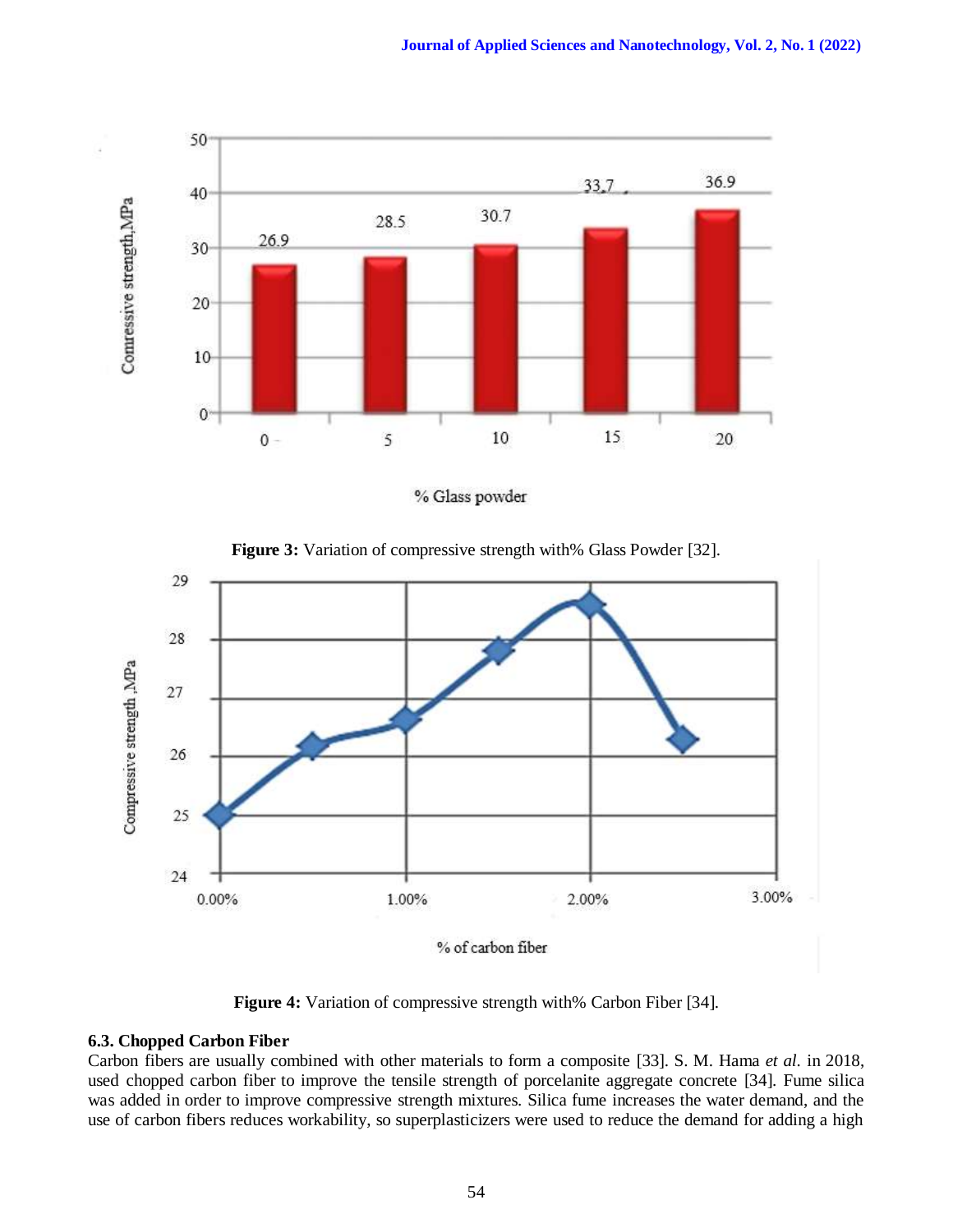percentage of water. The results show that compressive strength, splitting tensile strength, modulus of elasticity of carbon fiber porcelanite, lightweight aggregate concrete increased up to 2% compared with samples without fibers. Compressive strength of Carbon fiber porcelanite concrete samples is observed and compared to carbonfree control samples fibers. Mixtures have been shown, with carbon fibers higher compressive strength compared to reference blend without fiber at 4.68%, 6.52%, 11.20%, 14.40%and 5.20% for 0.5, 1.0, 1.5, 2.0 and 2.5% increase compressive strength with increased volume fraction up to 2.0% (see Figure 4) [34].

# **6.4. Fly Ash**

Fly ash is a fine and glassy powder that is recovered as a byproduct of coal combustion when energy is generated at a power station. It's regarded as a waste product of coal combustion. Fly ash composition is determined by the source. The majority of fly ash particles are spherical in shape and range in size from 0.5 to 100 micrometers [35]. Tareq S. al-Attar1 *et al.* in 2019, studied lightweight concrete's water absorption [36]. The mixture's ingredients were combined in a mechanical mixer with a capacity of 20 liters. In the mixer, natural sand and porcelanite aggregate were mixed for 2 minutes, then a mixture of cementations materials (FA+C) was added and mixed continuously for 2 minutes, then half of the mixing water was added while the mixing began, and the other half of the water was mixed with admixture and poured into a mixer, it proceeded to mix for 2 more minutes. The water absorption that resulted at 28 days revealed that fly ash FA50 and FA60 are better lightweight's concretes than FA70. Therefore, it is reasonable to recommend that the approval age should be increased from 28 days to a higher age or that the concrete be strengthened with fiber reinforcement [36]. Suhad M. Abd and D. K. Ismail in 2019, studied the effects of different aggregates on the mechanical properties, which included, compressive strength, fresh and hardened density, and also elasticity modulus and they were tested in this study [37]. The shape of the failure depends mainly on the bond between the mortar and the aggregate. The type of aggregate had a noticeable effect on compressive strength and modulus of elasticity by increasing the percentage of fine aggregate (fly ash). The design ratio in compressive strength to the mixture (LE-4 1: 1:0.4) comparison with porcelanite in the same ratio  $(P-1: 1: 0.4)$  is about 26% show the Leca (LE)aggregate significantly better than porcelanite (P) [37].

# **6.5. Silica Fume**

Lightweight porous concrete [38]. W. I. Khalil *et al* in 2016, produced paving bricks using high-strength lightweight aggregate concrete (HSLWAC) [39]. The proportion was 1: 1.35: 0.87 (cement: sand: porcelanite coarse aggregate). The cement weight was  $520 \text{ kg/m}^3$ , the weight of other components was calculated accordingly. The size of porcelanite coarse aggregate is 9.5 mm, and silica fume is 5% partially. Weight of the cement superplasticizer is 1%, and the weight of the water to the weight of cement (w  $\ell$  c ratio) is 0.29. Fibers were used including macro hooked steel fiber 50 mm long and 0.5 mm diameter (aspect ratio,  $1/d = 100$ ), micro polypropylene fiber (pp), and micro carbon fiber (CF). They prepared three different high-strength lightweight aggregate concrete HSLWAC mixes. The produced HSLWAC paving bricks indicated that its classified as medium loading to Iraqi Specification No. 1606-2009. (Compressive strength, oven dry density, splitting tensile strength, and modulus of rupture) [39].

# **7. Advantages and Disadvantages of Porcelanite Concrete**

# Advantages:

Increased strength due to internal treatment, durability improved, reduced crack shrinkage due to more excellent moisture retention, reducing weight on structure elements, thermal insulation is improved over conventional concrete, handling costs are reduced, Fire resistance is superior, reducing labor cost and transportation is easier [2, 40].

# Disadvantages:

The compressive and flexural strength of porcelanite aggregate concrete is less when compared to standard concrete. The structure has low abrasion resistance, nature makes it permeable, and steel undergoes corrosion. This concrete is sensitive to the amount of water in the mix. Placing and finishing cement mixtures is difficult to achieve proper mixing. The mixing time is longer than with traditional concrete [41-43].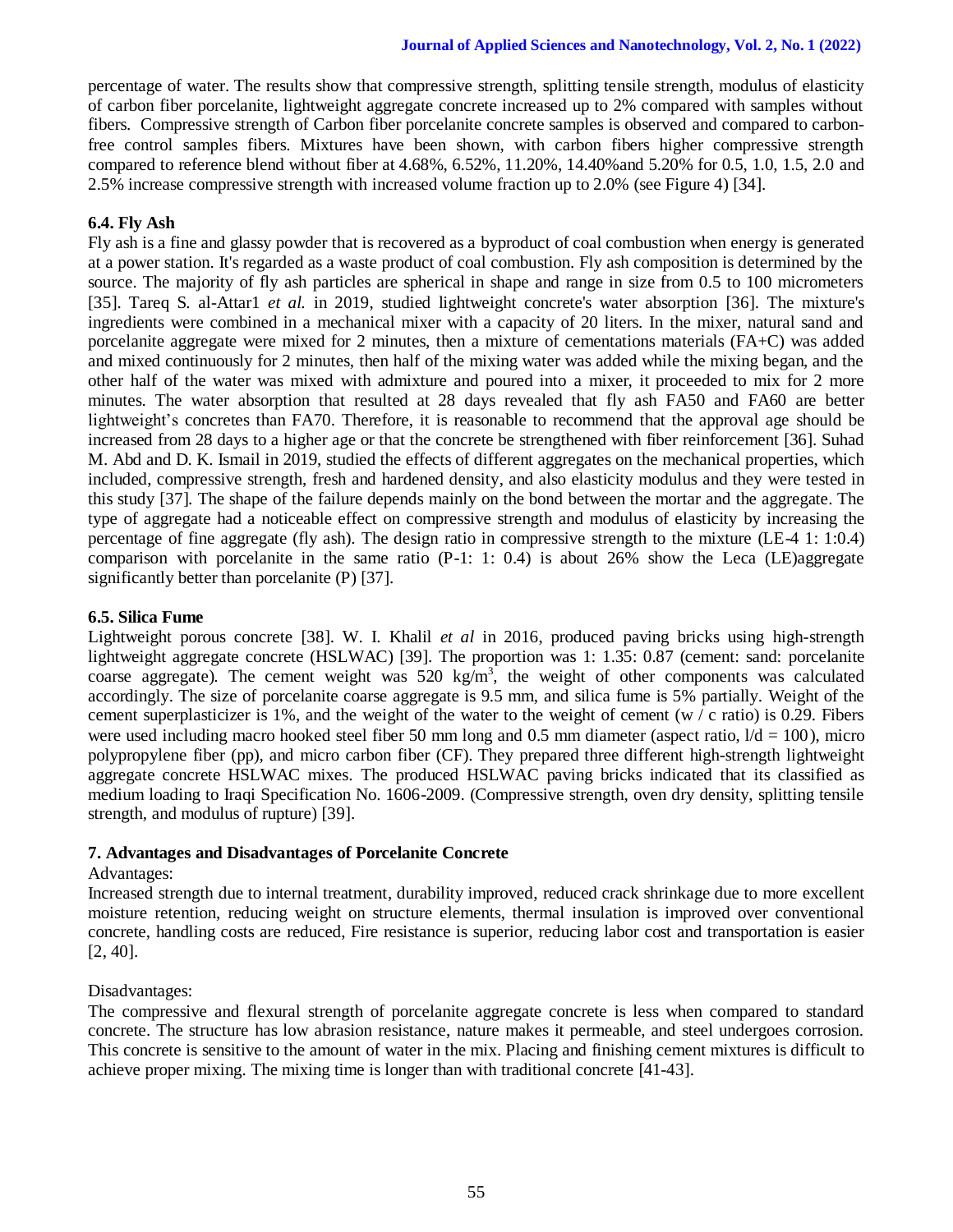# **8. Conclusions**

In terms of material and applications, lightweight concrete differs from conventional concrete. When compared to conventional concrete, lightweight concrete has a higher strength-to-weight ratio. Structural Lightweight Aggregate Concrete (SLWAC) produced from locally available porcelanite aggregate complies with SLC Lightweight Structural Concrete requirements according to ACI 213R-03 "Guide to Classifications for Lightweight Structural Concrete" and ASTM 330-05 "Standard Specification for Lightweight Aggregate for Structural Concrete. Porcelanite aggregate is a broad group that includes many types of chemical and mineral composition and physical properties. Porcelanite as aggregate leads to the following changes in the properties of cement paste, mortar, and concrete: increases the water cement ratio, decreases the compressive strength with increasing porcelanite, decreases the splitting tensile strength with increasing porcelanite, reduces the density with increasing the porcelanite, workability of mixtures increased with porcelanite aggregate, adding 2% foaming agent was beneficial in aiding in enhancing workability, deflections are reduced by around 50% when CFRP strips are used to reinforce lightweight aggregate deep beams. Some additives such as metakaolin (MC), plastic fiber (PF), or isolated carbon fiber raise the compressive and splitting forces, tensile power, rupture modulus, and elasticity modulus. The compressive strength has seen the most improvement.

# **Acknowledgement**

We would like to thank the Department of Applied Sciences at the University of Technology.

# **Conflict of Interest**

The authors declare that they have no conflict of interest.

# **References**

- [1] N. Al-Bayati, "Behavior of Porcelanite Reinforced Concrete Deep Beam," PhD, Civil Engineering Department, University of Technology, Baghdad- Iraq, 2012.
- [2] ACI Committee 213, Guide for structural lightweight Aggregate Concrete (ACI 213R-03), American Concrete Institute, and Farmington Hills United States, p. 38, 2003.
- [3] F. O. Slate, A. H. Nilson and S. Maetinez, "Mechanical Properties of High- Strength Lightweight Concrete," *ACI Journal proceedings* vol.83, p. 606-613, 1986.
- [4] J.A. Bogas, R. Nogueira and N.G. Almeida, "Influence of Mineral Additions and Different Compositional Parameters on The Shrinkage of Structural Expanded Clay Lightweight Concrete Mater," *International journal of Sustainable Built Environment.* vol. (81), p. 1039–1048, 2015.
- [5] K.H. Lee, K.-H. Yang and H.-S. Yoon, "Shrinkage Strains of Lightweight Aggregate Concrete Using Expanded Bottom Ash and Dredged Soil Granules," *journal of Construction and Building Materials,* vol.188, p. 934–945, 2018.
- [6] O. Kayali, M.N. Haque and B. Zhu, "Drying Shrinkage of Fiber-Reinforced Lightweight Aggregate Concrete Containing Fly Ash, Cem. Concr," *journal of Cement and Concrete Research*, vol. 29, p.1835–1840, 1999.
- [7] M. Aslam, P. Shafigh and M.Z. Jumaat, "Drying Shrinkage Behaviour of Structural Lightweight Aggregate Concrete Containing Blended Oil Palm Bio-Products," *journal of Cleaner Production*, vol. 127, p.183–194, 2016.
- [8] M.Y. Al-Haddad, "Durability of Porcelanite Lightweight Concrete against Chloride and Sulfate Solution," MSc, Civil Engineering Department, University of technology, p. 145, Baghdad- Iraq, 2000.
- [9] M.S. Shuber, "Behavior of Reinforced Porcelanite Concrete Short Columns Under Concentric Load" PhD, Civil Engineering Department, University of Technology, p. 160, Baghdad- Iraq, 2007.
- [10] O. Onal, T. Uygunoglu, and A. Yildiz, "Investigation of Properties of Low Strength Lightweight Concrete for Thermal Insulation," *Build Environmental*, vol. 42, no. 2, p. 584-590, 2005.
- [11] A. M. M. A. Bakri, M. N. Norazian , H. Kamarudin, M. Salleh, *et al.*, "Strength of Concrete Based Cement Using Recycle Ceramic Waste As Aggregate," *journal of Advanced Material Research*, vol. 740, p. 734- 738, 2013.
- [12] A.J. Tenza-Abril, Y. Villacampa, J.F. Navarro-González, A.M. Solak, *et al.,* "Numerical Model for Describing the Segregation Phenomenon in Lightweight Concrete Using Density Sections," *International Journal of Computational Methods and Experimental Measurements*, vol. 6, p. 726–736, 2017.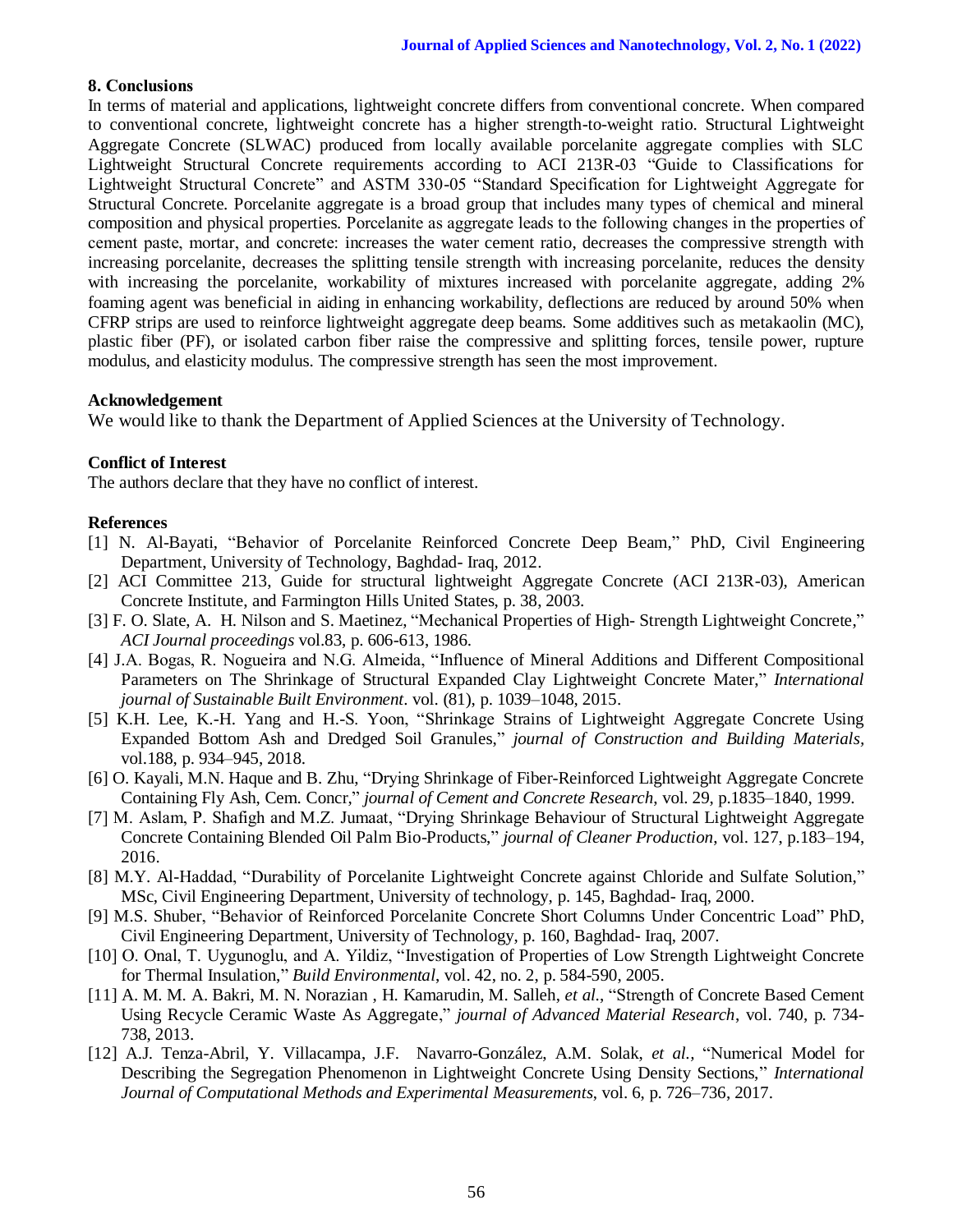- [13] A.J. Tenza-Abril, Y. Villacampa, A.M. Solak,F. Baeza-Brotons, *et al.* "Prediction And Sensitivity Analysis Of Compressive Strength In Segregated Lightweight Concrete Based On Artificial Neural Network Using Ultrasonic Pulse Velocity," *journal of Construction and Building Materials*, vol.189, p. 1173–1183, 2018.
- [14] A. Al-Adili and S. M. Sabih , "Effect of Salty Soil on Subsurface Concrete Strength," *International Journal of Civil Engineering and Technology,* vol. 10, issue 01, pp. 2556–2565 , 2019.
- [15] R. A. Saleh, O. N. Salman and M. O. Dawood, "Physical Investigations of Titanium Dioxide Nanorods Film Prepared by Hydrothermal Technique," *Journal of Applied Sciences and Nanotechnology*, vol. 1, Issue 3, P. 32-41, 2021.
- [16] N. Q. A. Hussan, A. A. Taha and D. S. Ahmed, "Characterization of Treated Multi-Walled Carbon Nanotubes and Antibacterial Properties," *Journal of Applied Sciences and Nanotechnology*, vol. 1, Issue 2, P. 1-9, 2021.
- [17] A. khammas, Th. Tarish and A. Raidha, "Evaluation of Hot Corrosion Properties for Nano-coated Superalloy," *Journal of Applied Sciences and Nanotechnology*, vol. 1, Issue 1, P. 7-14, 2021.
- [18] W.M. Al-Jabboory, "Mining Geology of the Porcelinite Deposits in Wadi Al-Jandali-Western Desert, Iraq," MSc, Geology Science Department, University of Baghdad, p. 100, Baghdad- Iraq, 1999.
- [19] W. A. Deer, R. A. Howi, and J. Zussman, "An Introduction to Rocks Forming Minerals," 1<sup>st</sup> published London 1966.
- [20] M. Kastner, J. B. Keene and J. M. Gieskes, "Diagenesis of Siliceous Oozes-I. Chemical Controls on The Rate of Opal-A to Opal-CT Transformation. An Experimental Study," *Journal of Geochimica et Cosmochimica Acta*, vol.41, p. 1041-1059, 1977.
- [21] Haifa M. Saleh, "Using of Porcelinite as Coarse Aggregate in Concrete," *Tikrit Journal of Engineering Sciences*, vol.19, No.3, p. 33-40, 2012.
- [22] D. M. Al Saffar and Q. A. Al Quraishy, "Strength of Lightweight Aggregate Foamed Concrete Exposed to Elevated Temperatures," *ARPN Journal of Engineering and Applied Sciences*, vol. 13, no. 12, 2018.
- [23] A. A. Salih and Z. M. Abed, "Assessing the Effect of Using Porcelanite on Compressive Strength of Roller Compacted Concrete," *Journal of Engineering*, vol.20, no. 10, 2014.
- [24] Z. M. Abed and A. A. Salih, "Effect of Using Porcelanite as Partial Replacement of Fine Aggregate on Roller Compacted Concrete with Different Curing Methods," *Journal of Engineering*, vol.22, no. 9, 2016.
- [25] N.A-M. Al-Bayati, K. F. Sarsam and I. A. S. Al-Shaarbaf, "Compressive Strength of Lightweight Porcelanite Aggregate Concrete -New Formulas," *Eng. &Tech. Journal*, vol. 31, Part (A), No.10, 2013.
- [26] N. Al-Bayati, "New Approach Prediction of Compression Strength of Normal and Porcelanite Aggregate Lightweight Concrete by Non-Destructive Test," *The 2nd International Conference of Buildings, Construction and Environmental Engineering*, p.21, 2016.
- [27] K. F. Sarsam, N. A.M. Al-Bayati, A. S. Mohammed, "Finite Element Analysis of Porcelanite Lightweight Aggregate Reinforced Concrete Deep Beams Strengthened by Externally Bonded Carbon Fiber Strips," *Journal for Engineering and Sustainable development*, vol. 21, no. 1, 2017.
- [28] K.F. Sarsam, N.A.M. Al-Bayati and A.S. Mohammed, "Effect of Shear Span-Depth Ratio on Shear Strength of Porcelanite Lightweight Aggregate Reinforced Concrete Deep Beams Strengthened by Externally Bonded CFRP Strips," *Journal* of *Engineering and Technology*, vol. 35, Part A. no. 3, 2017.
- [29] A. Mohammad, K. Sarsam and N. Al-Bayati, "Shear Strength Enhancement of Lightweight Aggregate Reinforced Concrete Deep Beams by Using CFRP Strips," MATEC Web of Conferences vol.162, p.04011, 2018.
- [30] N. M. Fawzi, K. I. Aziz and, S. M. Hama, "Effect of Metakaolin on Properties of Lightweight Porcelinate Aggregate Concrete," *Journal of Engineering*, Vol. 19, no. 4, 2013.
- [31] A. Al-Adili, O. Abdel Ameer, and A. Mseer, "Effect of Combined Industrial Wastes Admixtures on some concrete properties," Ministry of Housing, 1st conference, Iraq,2011.
- [32] Sh. M. Hama, "Improving Mechanical Properties of Lightweight Porcelanite Aggregate Concrete Using Different Waste Material," *International Journal of Sustainable Built Environment*, vol.6, no. 1, p.18-90, 2017.
- [33] A. M. Hameed, E. G. Daway, "Mechanism of Hybrid Reinforcement and its Effect on some Properties of Binary Polymer Blend," *Journal of Eng. &Tech.*, vol. 32, no.2, p.287-301, 2014.
- [34] Sh. M. Hama, Sh. M. Hama and M.H. Mhana, "Improving Strengths of Porcelanite Aggregate Concrete by Adding Chopped Carbon Fibers," *Al-Nahrain Journal for Engineering Sciences (NJES)* ,vol.21 ,no.1, p.161-165, 2018.